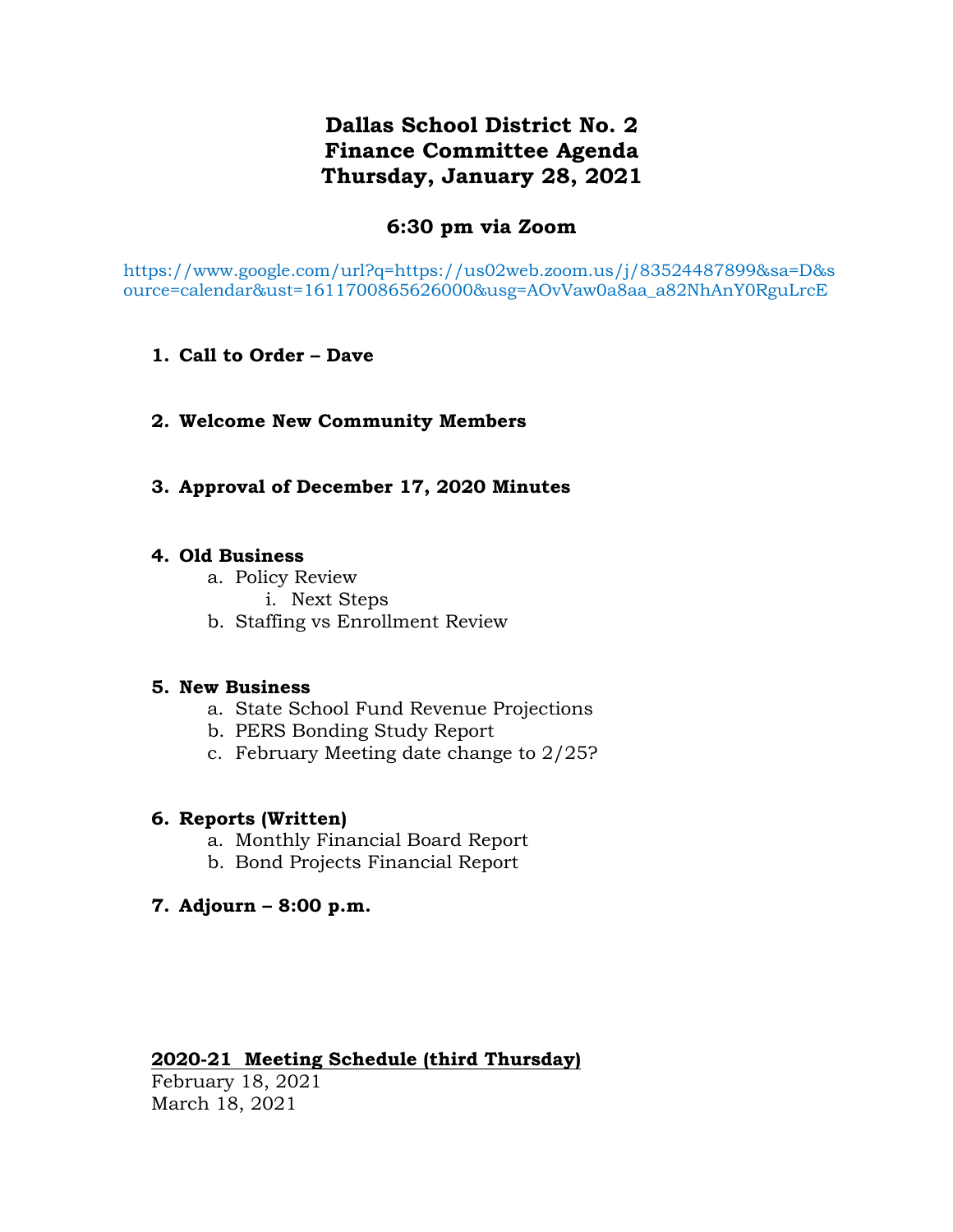# **DALLAS SCHOOL DISTRICT NO. 2 FINANCE COMMITTEE MEETING MINUTES**

### **Thursday, December 17, 2020 at 6:30 p.m. Dallas School District Board Room**

**Present:** Dave Morris, Andy Bellando, Trista Girt, Mike Bollman, Mike Blanchard, Charlotte Riester

**Visitors:** Lu Ann Meyer, Ed Dressel, Matt Woolsey

**Absent:** Linda Fox, Kelli McGuire, Debbie MacLean

- 1. **Called to order** at 6:33 p.m. by Dave Morris. Debbie MacLean welcomed the committee and potential new members and explained her need to exit the meeting due to a family emergency.
- 2. **Community Member Candidate Introductions:** Lu Ann Meyer, Ed Dressel and Matt Woolsey introduced themselves and gave brief biographies and explained their connections to Dallas School District. Existing, present committee members also introduced themselves and briefly described their role with the district. Andy described the process for the potential members to observe the meeting, communicate their interest either way to Debbie via email and then the committee will submit candidate names to the board for approval.
- 3. **Approval of November 20, 2020 Minutes:** Motion by Charlotte Riester, seconded by Trista Girt. The motion passed unanimously.
- 4. **Old Business - Policy Review and next steps:** Andy briefly updated the potential candidates on the committee's commitment to review older financial policies. Change requests were submitted for policies DB-1 (Budget Planning & Development), DB-2 (Instructional Program Budget Process), DFA (Investment of Funds), DID (Properties Inventories), DJ (District Purchasing), DJCA (Personal Services Contracts), DJCA-AR (Personal Services Contracts) and DLC (Out-of-State Travel for Licensed Teachers and Specialist). Andy briefly reviewed the suggested changes and informed the committee that the documents would be emailed to the committee following the meeting. Dave Morris pointed out that DB-1 (Budget Planning & Development) may need some revision for digital publication of the budget document. Andy asked for any additional revisions to be submitted via email. Dave Morris confirmed that at the completion of the review, the committee will recommend agreed upon changes for board approval.

**Staffing vs Enrollment:** Andy briefly reviewed and explained Debbie's Forecast5 Staffing vs Enrollment documents. The documents shared on the screen graphed high level Staffing vs Enrollment trending back to 2011. There were a few clarifying questions answered and Dave Morris commented that this will be an ongoing discussion and there will likely be a "sharpening" of numbers in the future.

- 5. **New Business:** Andy and Mike Bollman recapped Debbie's Financial Review and the PERS Bonding Study information from the previous night's Board Meeting in her absence. The PERS Bond information was expected by mid-December but Debbie has not received anything as of yet.
- 6. Mike Bollman suggested that the committee review the Finance Committee Charge document with the potential new members during the January meeting
- 7. **Adjourn:** 7:34 p.m. by Dave Morris.

**2020-21 Meeting Schedule**

January 21, 2021 February 18, 2021 March 18, 2021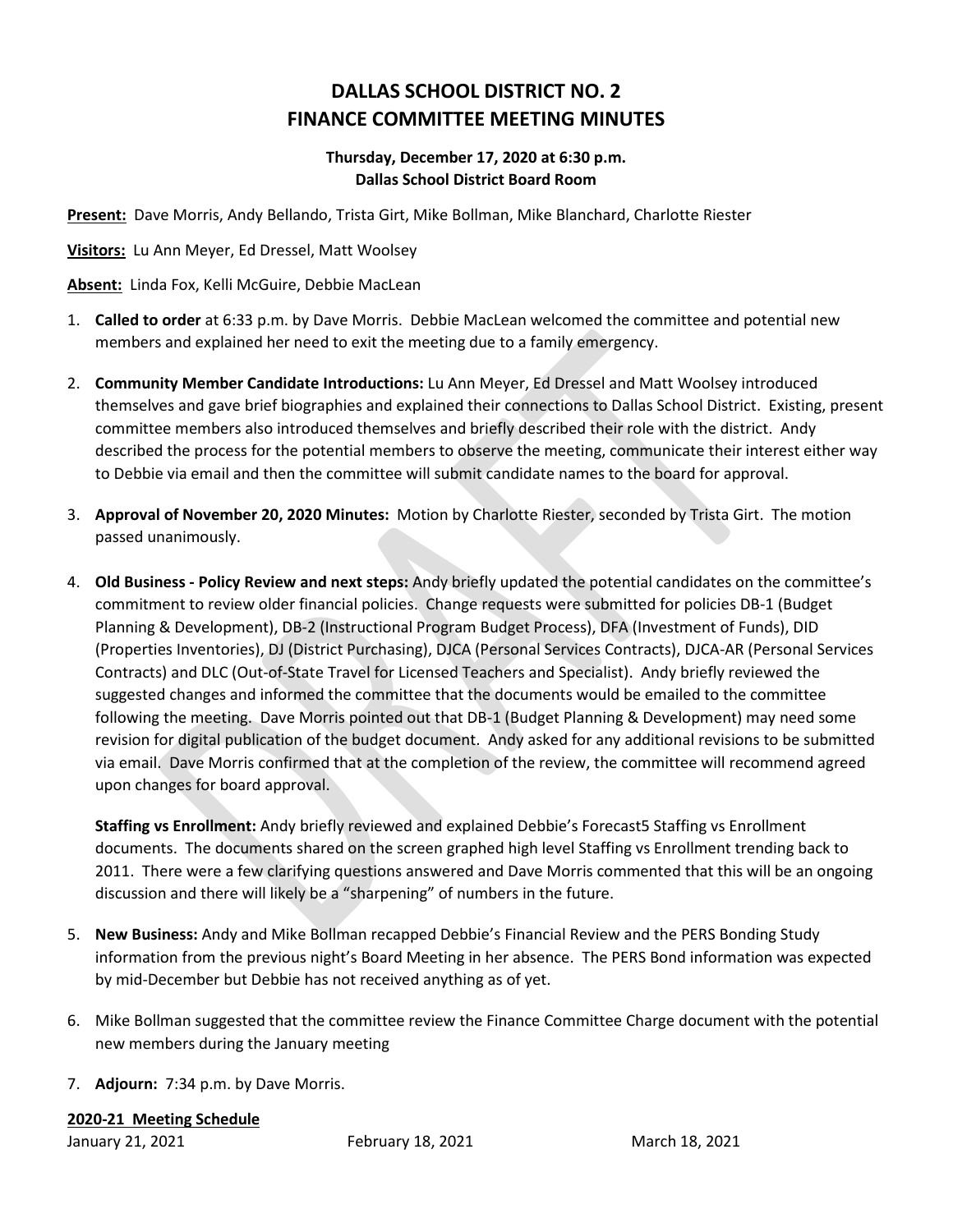### *DALLAS SCHOOL DISTRICT NO. 2 FINANCIAL REPORT 2020-2021*

| <b>GENERAL FUND</b>                                    |                                                 |                         |                          |                                                  |                                           |                                                                                                                                         |                     | 50.0%  |
|--------------------------------------------------------|-------------------------------------------------|-------------------------|--------------------------|--------------------------------------------------|-------------------------------------------|-----------------------------------------------------------------------------------------------------------------------------------------|---------------------|--------|
|                                                        |                                                 |                         |                          |                                                  |                                           | <b>Total Received</b>                                                                                                                   |                     |        |
| <b>Revenue &amp; Resources</b>                         | Oct-20                                          | <b>Nov-20</b>           | Dec-20                   | <b>YTD Total</b>                                 | Projected                                 | & Projected                                                                                                                             | <b>Budget</b>       | YTD%   |
| <b>Beginning Fund Balance</b>                          |                                                 |                         | 1,983,649                | 1,983,649                                        |                                           | 1.983.649                                                                                                                               | 1,794,025           | 110.6% |
| Taxes                                                  | 11,563                                          | 7,512,198               | 52,357                   | 7,576,118                                        | 424,801                                   | 8,000,919                                                                                                                               | 8,000,000           | 94.7%  |
| Interest Income                                        | 4,149                                           | 5,035                   | 7,472                    | 31,572                                           | 31,613                                    | 63,185                                                                                                                                  | 164,000             | 19.3%  |
| State School Funds                                     | 2,134,994                                       | 2,134,994               | 2,134,994                | 14,947,521                                       | 10,706,021                                | 25,653,542                                                                                                                              | 25,735,242          | 58.1%  |
| Common School Fund                                     |                                                 |                         |                          |                                                  | 309,946                                   | 309.946                                                                                                                                 | 340,000             | 0.0%   |
| <b>CARES Act Federal Stimulus</b>                      | 68,499                                          | 100,677                 | 147,826                  | 437,095                                          | 259,136                                   | 696.231                                                                                                                                 | 641,718             | 68.1%  |
| <b>Other Sources</b>                                   | 61,857                                          | 15,565                  | 74,807                   | 197,061                                          | 772,745                                   | 969,806                                                                                                                                 | 1,165,050           | 16.9%  |
| <b>Total Revenue</b>                                   | 2,281,062                                       | 9,768,469               | 4,401,106                | 25,173,015                                       | 12,504,261                                | 37,677,277                                                                                                                              | 37,840,035          | 66.5%  |
| FY 2019-2020 Year to date                              | 2,236,811                                       | 8,486,148               | 4,997,771                | 24,385,016                                       |                                           |                                                                                                                                         |                     |        |
|                                                        |                                                 |                         |                          |                                                  |                                           | <b>Total Expended</b>                                                                                                                   |                     |        |
| <b>Expenditures by Object:</b>                         | Oct-20                                          | <b>Nov-20</b>           | Dec-20                   | <b>YTD Total</b>                                 | Encumbered                                | & Encumbered                                                                                                                            | <b>Budget</b>       | YTD%   |
| 100 Salaries                                           | 1,428,767                                       | 1,361,152               | 1,467,724                | 6,232,342                                        | 9.850.694                                 | 16,083,037                                                                                                                              | 16,611,153          | 37.5%  |
| 200 Associated Payroll                                 | 864,599                                         | 820,498                 | 868,874                  | 3,894,331                                        | 5,724,451                                 | 9,618,782                                                                                                                               | 10,309,621          | 37.8%  |
| 300 Services                                           | 532,720                                         | 506,638                 | 440,525                  | 3,124,601                                        | 4.076.048                                 | 7,200,648                                                                                                                               | 8,052,731           | 38.8%  |
| 400 Supplies & Materials                               | 67,086                                          | 117,718                 | 14,306                   | 343,726                                          | 294,614                                   | 638,340                                                                                                                                 | 783,550             | 43.9%  |
| FUND 100<br>500 Equipment                              | $\sim$                                          | ÷                       | $\overline{\phantom{a}}$ | ÷                                                | 14,784                                    | 14,784                                                                                                                                  | 35,000              | 0.0%   |
| 600 Dues, Fees & Insurance                             | 750                                             | 3,464                   | 16,275                   | 247,625                                          | 80                                        | 247,705                                                                                                                                 | 235,680             | 105.1% |
| 700 Fund Modifications<br>800 Planned Reserve          | $\sim$                                          | $\sim$                  | $\ddot{\phantom{1}}$     |                                                  |                                           | $\overline{\phantom{a}}$                                                                                                                | 10,000<br>1,802,300 | 0.0%   |
| Not Yet Encumbered/Projected                           |                                                 |                         |                          |                                                  |                                           | 2,034,400                                                                                                                               |                     | 0.0%   |
| <b>Total Expenditures</b>                              | 2,893,922                                       | 2,809,469               | 2.807.703                | 13,842,626                                       | 19,960,671                                | 35,837,696                                                                                                                              | 37,840,035          | 36.6%  |
|                                                        |                                                 |                         |                          |                                                  |                                           |                                                                                                                                         |                     |        |
| FY 2019-2020 Year to date                              | 2,954,135                                       | 3,051,712               | 2,808,236                | 14,531,315                                       |                                           |                                                                                                                                         |                     |        |
|                                                        |                                                 |                         |                          |                                                  |                                           | <b>Total Expended</b>                                                                                                                   |                     |        |
| <b>Expenditures by Function: (Appropriated)</b>        | Oct-20                                          | <b>Nov-20</b>           | Dec-20                   | <b>YTD Total</b>                                 | Encumbered                                | & Encumbered                                                                                                                            | Budget              | YTD%   |
| 1000 Instruction                                       | 1,948,079                                       | 1,835,649               | 2,021,762                | 8.668.793                                        | 13, 124, 150                              | 21,792,943                                                                                                                              | 23,314,785          | 37.2%  |
| 2000 Support                                           | 945,843                                         | 973,820                 | 785,941                  | 5,173,833                                        | 6,836,521                                 | 12,010,354                                                                                                                              | 12,712,950          | 40.7%  |
| 3000 Community Service                                 |                                                 |                         |                          |                                                  |                                           |                                                                                                                                         | $\blacksquare$      |        |
| 5000 Transfers                                         |                                                 |                         |                          |                                                  |                                           |                                                                                                                                         | 10,000              | 0.0%   |
| 6000 Contingency<br>Not Yet Encumbered/Projected       |                                                 |                         |                          |                                                  |                                           | 2,034,400                                                                                                                               | 1,802,300           | 0.0%   |
|                                                        |                                                 |                         |                          |                                                  | 19,960,671                                | 35,837,696                                                                                                                              | 37,840,035          | 36.6%  |
| <b>Total Expenditures</b><br>FY 2019-2020 Year to date | 2,893,922<br>2,954,135                          | 2,809,469<br>3,051,712  | 2,807,703<br>2,808,236   | 13,842,626<br>14,531,315                         |                                           |                                                                                                                                         |                     |        |
|                                                        |                                                 |                         |                          |                                                  |                                           |                                                                                                                                         |                     |        |
|                                                        |                                                 |                         |                          |                                                  |                                           |                                                                                                                                         |                     |        |
|                                                        |                                                 |                         |                          | <b>Current Projection of Ending Fund Balance</b> |                                           | 1,839,580                                                                                                                               | 5.2%                |        |
|                                                        |                                                 |                         |                          |                                                  |                                           |                                                                                                                                         |                     |        |
| <b>INVESTMENTS</b>                                     |                                                 |                         |                          |                                                  | <b>NOTES ON DEBT SERVICE</b>              |                                                                                                                                         |                     |        |
|                                                        |                                                 |                         |                          |                                                  |                                           |                                                                                                                                         |                     |        |
|                                                        |                                                 |                         |                          |                                                  |                                           |                                                                                                                                         |                     |        |
| LGIP 5703 - SSF/Taxes                                  | <b>Oct-20</b>                                   | <b>Nov-20</b>           | <b>Dec-20</b>            |                                                  | Debt Service GO Bonds - Debt Service Fund |                                                                                                                                         |                     |        |
| <b>Beginning Balance</b>                               | 5,568,976                                       | 4,559,095               | 11,767,834               |                                                  | Principal Outstanding June 1, 2020        |                                                                                                                                         | 7,767,044           |        |
| Interest                                               | 4,104                                           | 5,000                   | 7,320                    |                                                  | Next Principal Amounts Due                | May-21                                                                                                                                  | 2,622,764           |        |
| Deposits                                               | 2,190,297                                       | 12,533,721              | 2,207,362                |                                                  | Next Interest Amounts Due                 | Dec-20 / May-21                                                                                                                         | 273,090             |        |
| Fees                                                   | (0)                                             | (0)                     | (0)                      |                                                  |                                           |                                                                                                                                         |                     |        |
| Withdrawals                                            | (3,204,281)                                     | (5,329,982)             | (3,264,278)              |                                                  |                                           |                                                                                                                                         |                     |        |
| Month-End Balance                                      | 4,559,095                                       | 11,767,834              | 10,718,237               |                                                  | Total GO Bond Payments Due 2020-21        |                                                                                                                                         | 2,895,854           |        |
|                                                        |                                                 |                         |                          |                                                  |                                           |                                                                                                                                         |                     |        |
| LGIP 5770 - Debt Service                               |                                                 |                         |                          |                                                  |                                           | <b>Current Debt Service Fund Balance</b>                                                                                                | 2.860.719           |        |
| <b>Beginning Balance</b>                               | 454,034                                         | 458,668                 | 2,838,535                |                                                  |                                           |                                                                                                                                         |                     |        |
| Interest                                               | 352                                             | 730                     | 2,072                    |                                                  |                                           | Series 2015 final payment due                                                                                                           | <b>June 2022</b>    |        |
| Deposit                                                | 4.281                                           | 2.479.982               | 426,950                  |                                                  |                                           | Series 2017 final payment due                                                                                                           | <b>June 2024</b>    |        |
| Fees                                                   |                                                 |                         | (10)                     |                                                  |                                           |                                                                                                                                         |                     |        |
| Withdrawals<br>Month-End Balance                       | 458.668                                         | (100, 846)<br>2,838,535 | 3,267,547                |                                                  |                                           |                                                                                                                                         |                     |        |
|                                                        |                                                 |                         |                          |                                                  |                                           |                                                                                                                                         |                     |        |
| LGIP 5018 - Facilities, Repairs & Maintenance          |                                                 |                         |                          |                                                  |                                           |                                                                                                                                         |                     |        |
| <b>Beginning Balance</b>                               | 136,891                                         | 136,997                 | 137,081                  |                                                  |                                           | <b>Notes from the Business Office</b>                                                                                                   |                     |        |
| Interest                                               | 106                                             | 84                      | 87                       |                                                  |                                           |                                                                                                                                         |                     |        |
| Deposit                                                |                                                 |                         |                          | <b>Revenue highlights:</b>                       |                                           |                                                                                                                                         |                     |        |
| Fees                                                   |                                                 |                         |                          |                                                  |                                           |                                                                                                                                         |                     |        |
| Withdrawals                                            |                                                 |                         |                          |                                                  |                                           | <b>General Fund Projected ending fund balance (EFB):</b>                                                                                |                     |        |
| Month-End Balance                                      | 136,997                                         | 137,081                 | 137,168                  |                                                  |                                           |                                                                                                                                         |                     |        |
|                                                        |                                                 |                         |                          |                                                  |                                           | The final ending fund balance confirmed by the 2019-20 audit is                                                                         |                     |        |
| <b>NVESTMENTS</b><br>LGIP 3974 - Bond Retainage        |                                                 |                         |                          |                                                  |                                           | reflected as the beginning fund balance in 2020-21 General Fund<br>Resources. The final 2019-20 ending fund balance is equal to 5.7% of |                     |        |
| <b>Beginning Balance</b><br>Interest                   | 7,851<br>6                                      | 7,858<br>5              | 7,862<br>26              |                                                  |                                           | 2019-20 actual General Fund revenues meeting board policy of                                                                            |                     |        |
| Deposit                                                |                                                 | $\blacksquare$          | 32,327                   | maintaining 5-8%.                                |                                           |                                                                                                                                         |                     |        |
| Fees                                                   |                                                 |                         |                          |                                                  |                                           |                                                                                                                                         |                     |        |
| Withdrawals                                            |                                                 |                         |                          |                                                  |                                           |                                                                                                                                         |                     |        |
| Month-End Balance                                      | 7,858                                           | 7,862                   | 40,215                   | <b>Other Funds:</b>                              |                                           |                                                                                                                                         |                     |        |
|                                                        |                                                 |                         |                          |                                                  |                                           |                                                                                                                                         |                     |        |
| LGIP 6022 - GO Bonds Series 2017                       |                                                 |                         |                          |                                                  |                                           | All final ending fund balances from 2019-20 audit have are reflected                                                                    |                     |        |
| <b>Beginning Balance</b>                               | 3,005,255                                       | 3,007,574               | 2,686,071                |                                                  |                                           | in this report as the actual beginning fund balance for 2020-21.                                                                        |                     |        |
| Interest                                               | 2,320                                           | 1,703                   | 1,624                    |                                                  |                                           |                                                                                                                                         |                     |        |
| Deposit                                                | $\sim$                                          |                         |                          |                                                  |                                           |                                                                                                                                         |                     |        |
| Fees                                                   | (0)                                             |                         | (0)                      |                                                  |                                           |                                                                                                                                         |                     |        |
| Withdrawals                                            |                                                 | (323, 206)              | (160, 828)               |                                                  |                                           | Please contact the business office 503-623-5594 or visit our website                                                                    |                     |        |
| Month-End Balance                                      | 3,007,574                                       | 2,686,071               | 2,526,868                |                                                  |                                           | www.dallas.k12.or.us for the most current copy of district financial                                                                    |                     |        |
| <b>Total Cash Invested in LGIP</b>                     | 8,170,191                                       | 17,437,383              | 16,690,035               |                                                  |                                           |                                                                                                                                         |                     |        |
| <b>LGIP Interest Rate</b>                              | 0.91%<br><b>Prior Year Balance</b><br>9,624,654 | 0.75%<br>16,916,383     | 0.75%<br>17,224,465      |                                                  |                                           |                                                                                                                                         |                     |        |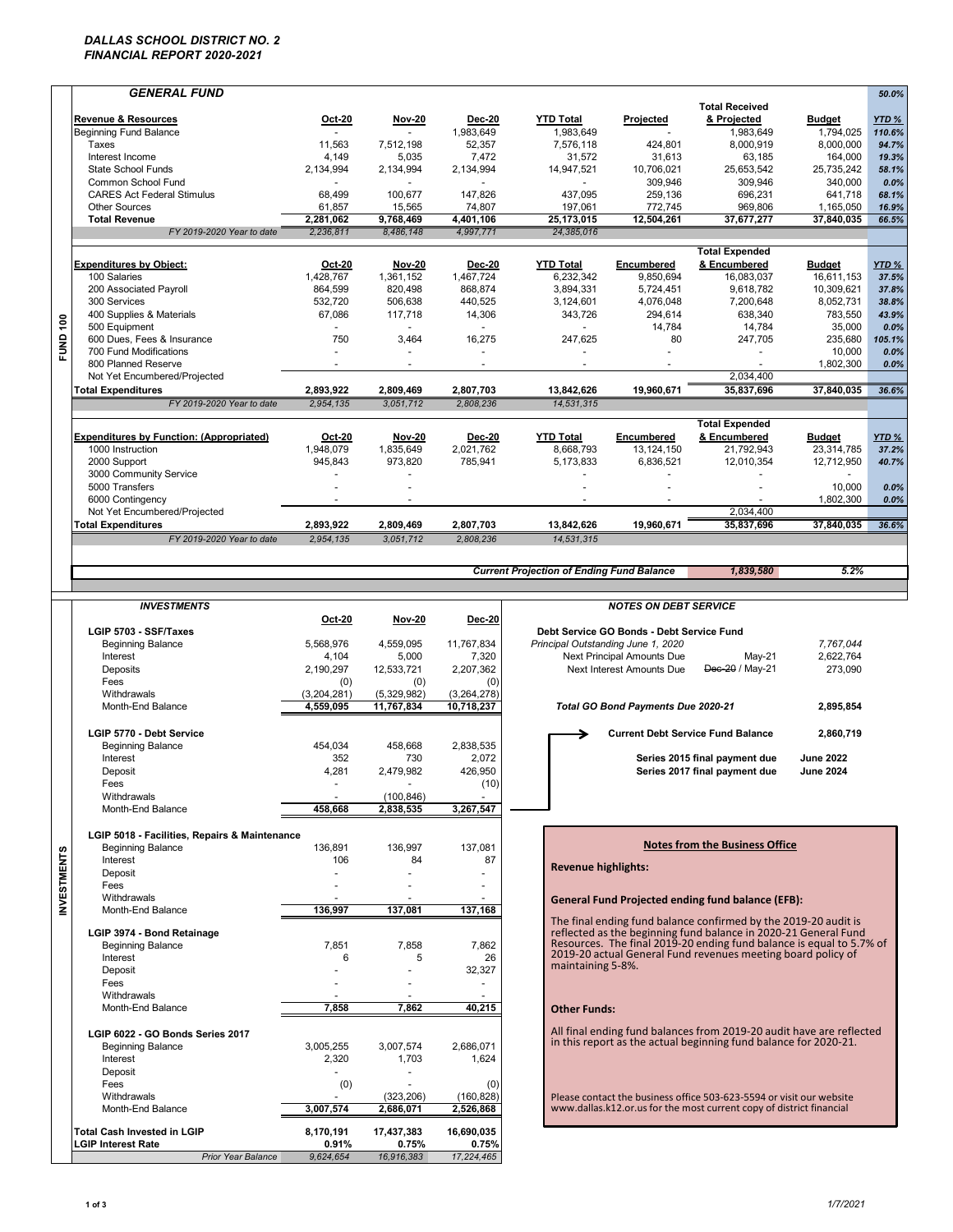### *DALLAS SCHOOL DISTRICT NO. 2 FINANCIAL REPORT 2020-2021*

|   | SUMMARY - ALL FUNDS (except Student Body)                        | Oct-20        | Nov-20     | <b>Dec-20</b> | YTD Total  | <b>Budget</b> | <b>YTD %</b> |
|---|------------------------------------------------------------------|---------------|------------|---------------|------------|---------------|--------------|
|   |                                                                  | 2.408.482     | 12.889.864 | 9.327.851     | 33.451.408 | 53.439.830    | 62.6%        |
|   | Soll Total Revenue This Month<br>Ell<br>Total Expense This Month | 3.761.622     | 3.538.109  | 3.603.152     | 16.997.679 | 53.439.830    | 31.8%        |
| ÷ | 국 Excess / (Deficiency)<br><b>Revenue over Expenditures</b>      | (1, 353, 140) | 9,351,755  | 5.724.699     | 16.453.729 |               |              |

|                 | Total Revenue This Month                                                                                         | 2,408,482               | 12,889,864                                 | 9,327,851                           | 33,451,408                          |                         |                                     | 53,439,830                           | 62.6%                         |
|-----------------|------------------------------------------------------------------------------------------------------------------|-------------------------|--------------------------------------------|-------------------------------------|-------------------------------------|-------------------------|-------------------------------------|--------------------------------------|-------------------------------|
| FUNDS           | <b>Total Expense This Month</b>                                                                                  | 3,761,622               | 3,538,109                                  | 3,603,152                           | 16,997,679                          |                         |                                     | 53,439,830                           | 31.8%                         |
| $\frac{1}{2}$   | Excess / (Deficiency)<br><b>Revenue over Expenditures</b>                                                        | (1,353,140)             | 9,351,755                                  | 5,724,699                           | 16,453,729                          |                         |                                     | ÷                                    |                               |
|                 | <b>FACILITIES. REPAIRS&amp; MAINTENANCE</b><br><b>Revenue &amp; Resources</b>                                    | Oct-20                  | <b>Nov-20</b>                              | <b>Dec-20</b>                       | <b>YTD Total</b>                    | Expected                | <b>Total Projected</b>              | <b>Budget</b>                        | YTD%                          |
|                 | <b>Beginning Fund Balance</b><br>Revenue from Local Sources                                                      | 106                     | 84                                         | 289,748<br>87                       | 289.748<br>645                      | $\mathbf{r}$<br>2,600   | 289,748<br>800                      | 300,000<br>4,600                     | 96.6%<br>14.0%                |
|                 | Revenue from Federal Sources<br>Transfers/Sale of Property<br><b>Total Revenue</b>                               | $\sim$<br>106           | $\ddot{\phantom{1}}$<br>84                 | 289,835                             | 290,393                             | 72,000<br>74,600        | 72,000<br>362,548                   | 80,000<br>384,600                    | 0.0%<br>75.5%                 |
| <b>FUND 102</b> | <b>Expenditures by Function:</b>                                                                                 | Oct-20                  | Nov-20                                     | Dec-20                              | <b>YTD Total</b>                    | Encumbered              | <b>Total Projected</b>              | <b>Budget</b>                        | YTD %                         |
|                 | Instruction - 1000<br>Facilities - 2000<br>Capital Projects - 4000                                               | 2,050                   | ٠<br>2,050                                 | $\sim$<br>2,050                     | 21,792                              | 12,300                  | 34,092                              | 105,150<br>41,900                    | 20.7%<br>0.0%                 |
|                 | Transfers to Other Funds - 5000<br>Fac, Rep and Maint - Unap End Fund Bal                                        |                         | $\ddot{\phantom{1}}$                       | $\ddot{\phantom{1}}$                |                                     | 117,550                 | 117,550                             | 117,550<br>120,000                   | 0.0%<br>0.0%                  |
|                 | <b>Total Expenditures</b><br><b>Projected Ending Balance</b>                                                     | 2,050                   | 2,050                                      | 2,050                               | 21,792                              | 129,850                 | 151,642<br>210,906                  | 384,600                              | 5.7%                          |
|                 | <b>FOOD SERVICE</b><br><b>Beginning Fund Balance</b>                                                             | <b>Oct-20</b><br>$\sim$ | <b>Nov-20</b><br>$\sim$<br>14              | <b>Dec-20</b><br>14,882             | <b>YTD Total</b><br>14,882          | Expected                | <b>Total Projected</b><br>14,882    | <b>Budget</b><br>10,000              | YTD %<br>148.8%               |
|                 | Revenue from Local Sources<br>Revenue from State Sources                                                         | 28                      | 6,054                                      | 1,157<br>5,134                      | 1,918<br>11,188                     | 20,000<br>36,000        | 100<br>47,188                       | 215,100<br>46,820                    | 0.9%<br>23.9%                 |
| FUND 203        | Revenue from Federal Sources<br>Transfers/Sale of Property                                                       | 37,543                  | $\blacksquare$<br>$\overline{\phantom{a}}$ | 140,255<br>$\overline{\phantom{a}}$ | 221,125<br>$\overline{\phantom{a}}$ | 520,000                 | 741,125                             | 810,000<br>10,000                    | 27.3%<br>0.0%                 |
|                 | <b>Total Revenue</b>                                                                                             | 37,571                  | 6,068                                      | 161,428                             | 249,113                             | 576,000                 | 803,295                             | 1.091.920                            | 22.8%                         |
|                 | <b>Expenditures by Function:</b><br>Food Service - 3100<br>Food Service - Unap Ending Fund Bal                   | <b>Oct-20</b><br>92,420 | <b>Nov-20</b><br>71,669                    | <b>Dec-20</b><br>76,011             | <b>YTD Total</b><br>340,184         | Encumbered<br>506,909   | <b>Total Projected</b><br>847,093   | <b>Budget</b><br>1,081,920<br>10,000 | <b>YTD %</b><br>31.4%<br>0.0% |
|                 | <b>Total Expenditures</b><br><b>Projected Ending Balance</b>                                                     | 92,420                  | 71,669                                     | 76,011                              | 340,184                             | 506,909                 | 847,093<br>(43,798)                 | 1,091,920                            | 31.2%                         |
|                 | <b>SPECIAL GRANTS &amp; PROJECTS</b><br>Revenue from Local Sources                                               | Oct-20<br>5,400         | <b>Nov-20</b><br>4,786                     | <b>Dec-20</b><br>21,335             | <b>YTD Total</b><br>42,406          |                         |                                     | <b>Budget</b><br>210,000             | YTD <sub>%</sub><br>20.2%     |
|                 | Revenue from Intermediate Sources<br>Revenue from State Sources<br><b>Revenue from Federal Sources</b>           | 68,907<br>8,444         | 169,140<br>52,063                          | 162,929<br>59,055<br>322,302        | 162,929<br>310,587<br>407,100       |                         |                                     | 609,586<br>4,175,454<br>1,773,885    | 26.7%<br>7.4%<br>22.9%        |
|                 | <b>Transfers from General Fund</b><br><b>Total Revenue</b>                                                       | 82,751                  | 225,990                                    | 565,621                             | 923,021                             |                         |                                     | 6,768,925                            | 13.6%                         |
| FUND 201-299    | <b>Expenditures by Function:</b><br>Special Grants & Projects - 1000                                             | Oct-20<br>364,621       | <b>Nov-20</b><br>284,471                   | <b>Dec-20</b><br>248,999            | <b>YTD Total</b><br>1,273,683       | Encumbered<br>1,870,984 | <b>Total Projected</b><br>3,144,667 | <b>Budget</b><br>5,090,913           | <b>YTD %</b><br>25.0%         |
|                 | Special Grants & Projects - 2000<br>Special Grants & Projects - 3000                                             | 102,259                 | 108,772                                    | 132,283                             | 447,507                             | 440,182                 | 887,689                             | 1,570,012<br>28,000                  | 28.5%<br>0.0%                 |
|                 | Special Grants & Projects - 4000<br>Transfers to Other Funds - 5000                                              |                         |                                            |                                     | 537                                 |                         |                                     | 80,000                               | #DIV/0!<br>0.0%               |
|                 | <b>Total Expenditures</b>                                                                                        | 466.880                 | 393,243                                    | 381,283                             | 1,721,728                           | 2,311,166               | 4,032,893                           | 6,768,925                            | 25.4%                         |
|                 | <b>DEBT SERVICE - GO BONDS</b><br>Revenue & Resources<br><b>Beginning Fund Balance</b>                           | Oct-20<br>$\sim$        | Nov-20                                     | Dec-20<br>445,228                   | <b>YTD Total</b><br>445,228         |                         |                                     | <b>Budget</b><br>240,000             | YTD %<br>185.5%               |
|                 | Revenue from Property Tax Receipts<br>Revenue from Interest Income<br>Transfers from Other Fund                  | 4,281<br>352            | 2,886,810<br>735                           | 20,123<br>2,072                     | 2,911,214<br>4,328<br>$\sim$        |                         |                                     | 2,831,800<br>25,000                  | 102.8%<br>17.3%               |
| 301             | <b>Total Revenue</b>                                                                                             | 4,634                   | 2.887.545                                  | 467,423                             | 3,360,770                           |                         |                                     | 3,096,800                            | 108.5%                        |
| FUND            | <b>Expenditures by Function:</b><br>Debt Service - 5110 610 Principal                                            | Oct-20                  | <b>Nov-20</b>                              | <b>Dec-20</b>                       | <b>YTD Total</b>                    | Encumbered              | <b>Total Projected</b>              | <b>Budget</b><br>2,622,764           | YTD %<br>0.0%                 |
|                 | Debt Service - 5110 621 Interest<br>Debt Service - 5110 640 Bank Fees<br>Debt Service - Unap End Fund Bal        |                         | 100,850<br>$\blacksquare$                  | ä,<br>10<br>٠                       | 100,850<br>10<br>$\mathbf{r}$       |                         | 100,850<br>10                       | 373,936<br>100<br>100,000            | 27.0%<br>10.0%<br>0.0%        |
|                 | <b>Total Expenditures</b>                                                                                        |                         | 100,850                                    | 10                                  | 100,860                             | $\overline{a}$          | 100,860                             | 3,096,800                            | 3.3%                          |
|                 | <b>DEBT SERVICE - FULL FAITH &amp; CREDIT</b><br><b>Revenue &amp; Resources</b><br><b>Beginning Fund Balance</b> | Oct-20<br>$\sim$        | <b>Nov-20</b><br>$\blacksquare$            | <b>Dec-20</b><br>$\sim$             | <b>YTD Total</b><br>$\sim$          |                         |                                     | <b>Budget</b>                        | YTD <sub>%</sub>              |
|                 | Transfers from Other Fund<br><b>Total Revenue</b>                                                                | ÷.                      | L.                                         | ÷.                                  | $\overline{a}$                      |                         |                                     | 117,550<br>117,550                   | 0.0%<br>0.0%                  |
| <b>FUND 302</b> | <b>Expenditures by Function:</b>                                                                                 | Oct-20                  | <b>Nov-20</b>                              | Dec-20                              | <b>YTD Total</b>                    | Encumbered              | <b>Total Projected</b>              | <b>Budget</b>                        | YTD %                         |
|                 | Debt Service - 5110 610 Principal<br>Debt Service - 5110 621 Interest<br>Debt Service - Unap End Fund Bal        |                         | ä,                                         | 11,720                              | 11,720                              | 94,000<br>11,830        | 94,000<br>23,550                    | 94,000<br>23,550                     | 0.0%<br>49.8%                 |
|                 | <b>Total Expenditures</b>                                                                                        | $\sim$                  | ÷.                                         | 11,720                              | 11,720                              | 105,830                 | 117,550                             | 117,550                              | 10.0%                         |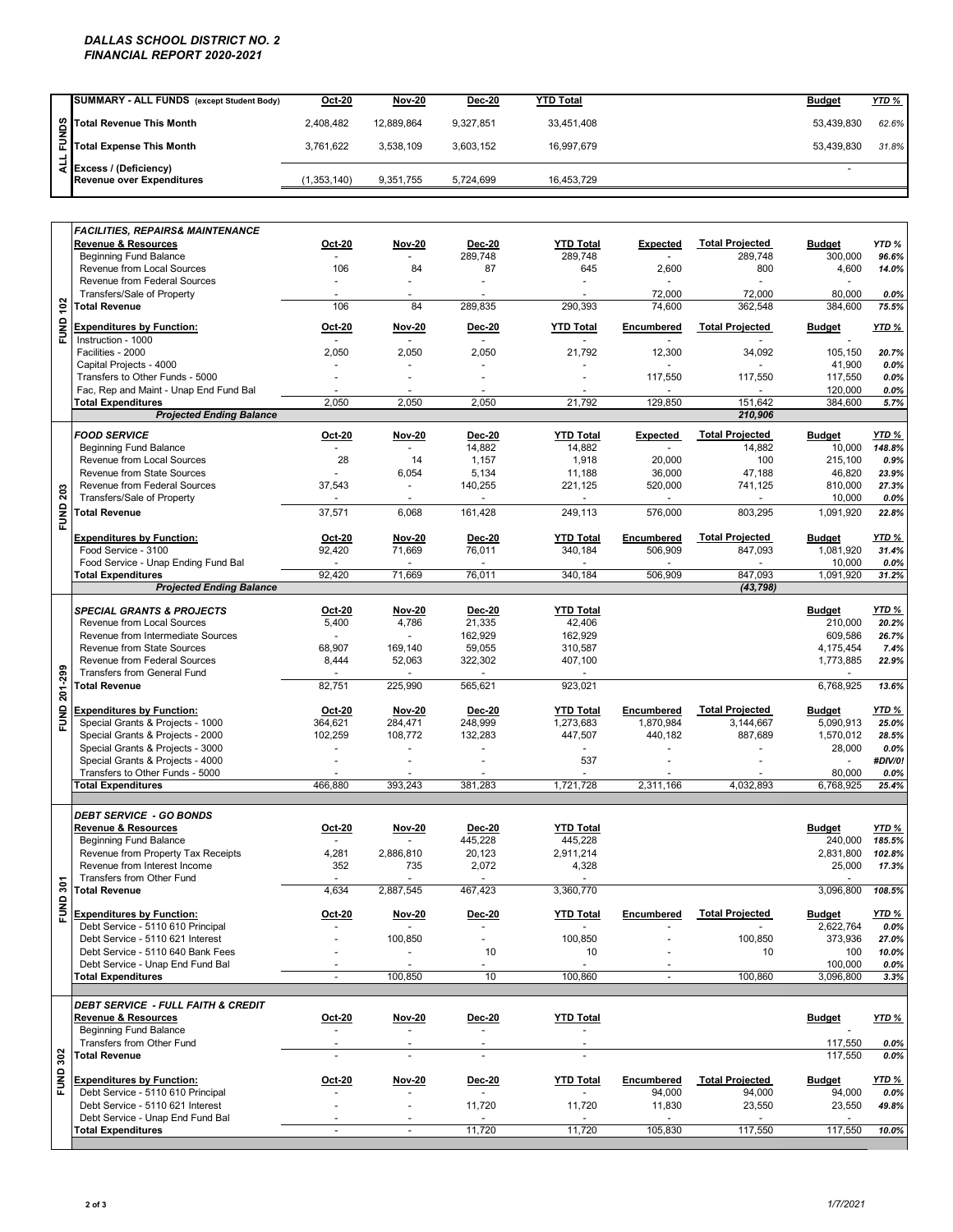|                 | <b>BOND PROJECTS FUND</b>                |               |                          |                          |                          |            |                        |               |         |
|-----------------|------------------------------------------|---------------|--------------------------|--------------------------|--------------------------|------------|------------------------|---------------|---------|
|                 | <b>Revenue &amp; Resources</b>           | <b>Oct-20</b> | <b>Nov-20</b>            | <b>Dec-20</b>            | <b>YTD Total</b>         |            |                        | <b>Budget</b> | YTD %   |
|                 | <b>Beginning Fund Balance</b>            |               |                          | 3.440.789                | 3.440.789                |            |                        | 3,600,000     | 95.6%   |
|                 | Revenue from Local Sources               | 2,359         | .708                     | 1,649                    | 14,306                   |            |                        | 40,000        | 35.8%   |
| $\frac{401}{5}$ | Revenue from State Sources               |               |                          |                          |                          |            |                        | 500,000       | $0.0\%$ |
| $\mathbf{a}$    | Revenue from Federal Sources (SEP)       | -             | $\overline{\phantom{0}}$ | $\overline{\phantom{0}}$ | $\overline{\phantom{a}}$ |            |                        |               |         |
| Ξ               | Revenue from Bond Proceeds               | -             | $\overline{\phantom{0}}$ | $\overline{\phantom{0}}$ | $\overline{\phantom{a}}$ |            |                        |               |         |
| ш.              | <b>Total Revenue</b>                     | 2,359         | .708                     | 3.442.439                | 3,455,096                |            |                        | 4.140.000     | 83.5%   |
|                 | <b>Expenditures by Function:</b>         | <b>Oct-20</b> | <b>Nov-20</b>            | <b>Dec-20</b>            | <b>YTD Total</b>         | Encumbered | <b>Total Projected</b> | <b>Budget</b> | YTD %   |
|                 | Bond Expenses- 4000                      | 306.350       | 160.828                  | 324.376                  | 958.769                  | 2,056,328  | 3.015.097              | 4.140.000     | 23.2%   |
|                 |                                          |               |                          |                          |                          |            |                        |               |         |
|                 | <b>Total Resources all Special Funds</b> | 127.420       | 3.121.395                | 4.926.745                | 8,278,393                |            |                        | 15.599.795    | 53.1%   |
|                 | Total Expenditures all Special Funds     | 867.700       | 728.640                  | 795.449                  | 3.155.053                |            |                        | 15.599.795    | 20.2%   |

#### **NOTES TO FINANCIAL STATEMENT**

All cash, investment and credit card accounts have been balanced, reconciled and reviewed and all cash and investment accounts are reconciled to the general ledger by the business manager as of 12/31/2020. The adopted budget reflects expected expenditures. All payroll reports have been filed and payroll liabilities have been paid timely. All federal<br>and state reimbursement requests as well superintendent to do anything that makes me feel uncomfortable or to present any information I feel is inaccurate. **\_\_\_\_\_\_\_\_\_Debbie MacLean \_\_\_\_\_1/7/2021** 

- 100 minutes